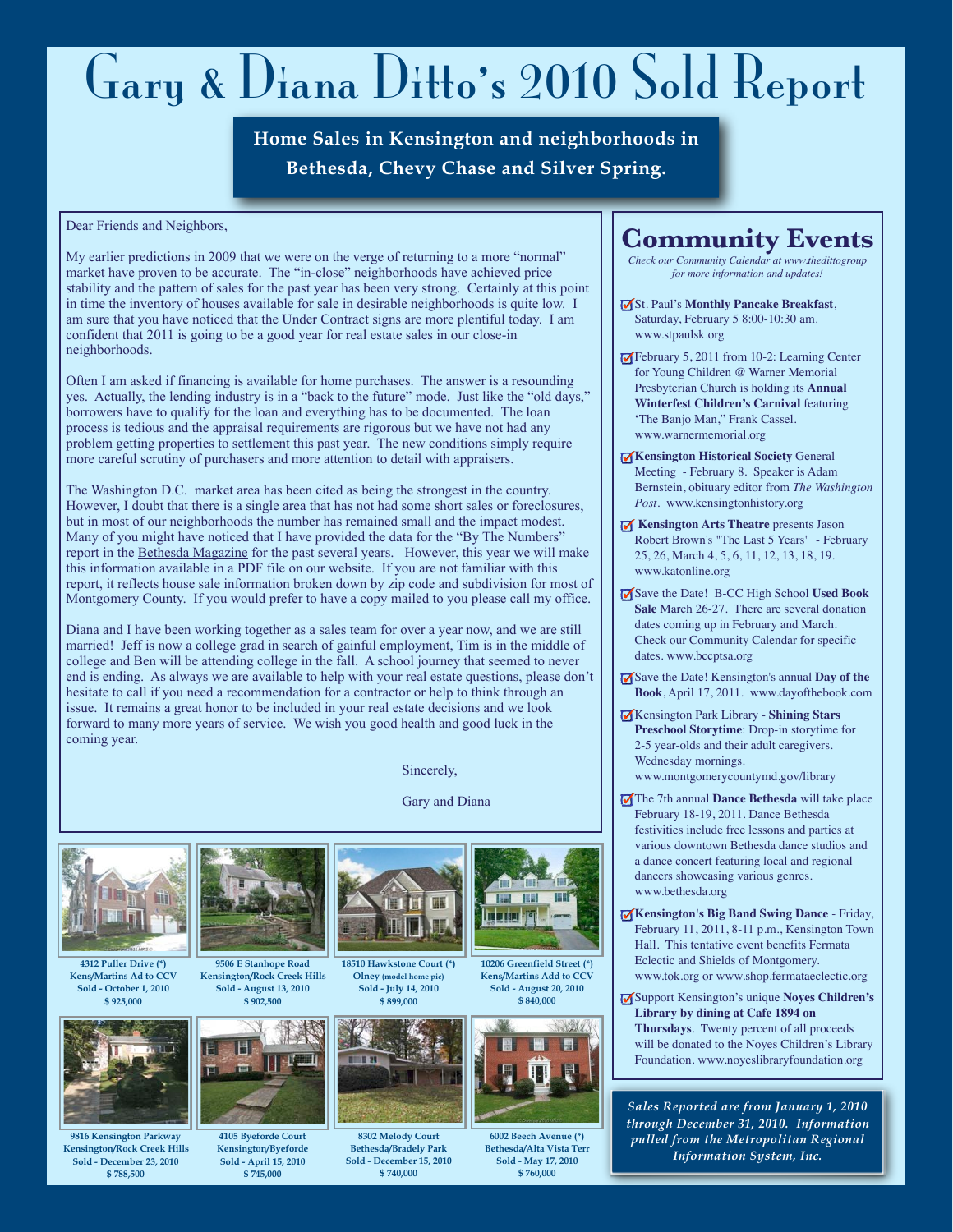

**4115 Everett Street Kensington/Chevy Ch View Sold - June 30, 2010 \$ 732,500**



**9220 Clematis Court Gaitherburg/Woodfield Est Sold - April 29, 2010 \$ 725,000**



**4201 Culver Street Kensington/Byeforde Sold - June 14, 2010 \$ 690,000**



**3908 Prospect Street (\*) Kensington/Kensington Sold - December 31, 2010 \$ 675,000**



**11232 Waycross Way Kensington/White Flint Pk Sold - August 20, 2010 \$ 665,000**



**Kensington/Byeforde Sold - November 10, 2010 \$ 725,000**



**Kensington/Kensington Est Sold - August 31, 2010 \$ 722,000**



**4016 Everett Street Kensington/ Ch Ch View Sold - December 1, 2010 \$ 685,000**



**9305 W Parkhill Drive Bethesda/Locust Hill Est Sold - September 29, 2010 \$ 675,000**



**4411 Glenridge Street (\*) Kensington/Parkwood Sold - April 26, 2010 \$ 660,000**



*Each home pictured in this Sold Report is a Gary & Diana Ditto listing, or, as noted (\*), a Gary & Diana Ditto or a Gary & Diana Ditto and Jonathan Burton sale.*

| <b>BYEFORDE &amp; ROCK CREEK HIGHLANDS -</b><br><b>KENSINGTON &amp; BETHESDA</b> |                         |                           |                     |
|----------------------------------------------------------------------------------|-------------------------|---------------------------|---------------------|
| 9615 CULVER ST                                                                   | Colonial                | \$865,000                 | 11/23/10            |
| 4105 BYEFORDE CT                                                                 | Split Level             | \$745,000                 | 4/15/10             |
| 4100 CULVER ST                                                                   | Split Level             | \$725,000                 | 11/10/10            |
| 9501 BYEFORDE RD                                                                 | Split Level             | \$690,000                 | 3/19/10             |
| 4201 CULVER ST<br>CHEVY CHASE VIEW - KENSINGTON                                  | Split Level             | \$690,000                 | 6/14/10             |
| 3815 EVERETT ST                                                                  | Colonial                | \$1,600,000               | 4/13/10             |
| 3811 EVERETT ST                                                                  | Colonial                | \$1,150,000               | 8/20/10             |
| 4012 GLENROSE ST                                                                 | Split Foyer             | \$880,000                 | 4/23/10             |
| 4008 GLENROSE ST                                                                 | Colonial                | \$830,000                 | 7/23/10             |
| 4115 EVERETT ST                                                                  | Rambler                 | \$732,500                 | 6/30/10             |
| 4016 EVERETT ST<br>4001 GLENRIDGE ST                                             | Rambler                 | \$685.000                 | 12/1/10<br>11/18/10 |
| 10008 CONNECTICUT AVE Colonial                                                   | Bungalow                | \$622,500<br>\$595,000    | 7/13/10             |
| <b>GARRETT PARK ESTATES, WHITE FLINT</b>                                         |                         |                           |                     |
| <b>PARK &amp; STRATHMORE PLACE</b>                                               |                         |                           |                     |
|                                                                                  | <b>KENSINGTON</b>       |                           |                     |
| <b>5233 STRATHMORE AVE</b><br>5243 STRATHMORE AVE                                | Rambler<br>Rambler      | \$700,000<br>\$690,000    | 3/10/10<br>9/3/10   |
| 5247 STRATHMORE AVE                                                              | Contemp                 | \$680,000                 | 2/12/10             |
| 11232 WAYCROSS WAY                                                               | Split Level             | \$665,000                 | 8/20/10             |
| 11222 ORLEANS WAY                                                                | Split Foyer             | \$645,000                 | 6/9/10              |
| 11408 ORLEANS WAY                                                                | Split Foyer             | \$615,000                 | 7/23/10             |
| 4911 STRATHMORE AVE                                                              | Rambler                 | \$550.000                 | 7/23/10             |
| 5015 FLANDERS AVE<br>5329 STRATHMORE AVE                                         | Rambler<br>Contemp      | \$540.000<br>\$535,000    | 12/13/10<br>7/8/10  |
| 5113 BANGOR DR                                                                   | Split Level             | \$529,000                 | 4/30/10             |
| 10905 ORLEANS WAY                                                                | Rambler                 | \$525,100                 | 11/19/10            |
| 5007 BANGOR DR                                                                   | Rambler                 | \$525,000                 | 1/20/10             |
| 5018 AURORA DR                                                                   | Rancher                 | \$525,000                 | 5/27/10             |
| 5310 BANGOR DR<br>5012 CUSHING DR                                                | Split Level<br>Rambler  | \$524,500<br>\$520,000    | 2/24/10<br>12/2/10  |
| 5010 BANGOR DR                                                                   | Rambler                 | \$515,000                 | 3/31/10             |
| 4833 FLANDERS AVE                                                                | Rambler                 | \$460,000                 | 4/30/10             |
| <b>4925 STRATHMORE AVE</b>                                                       | Colonial                | \$385,500                 | 2/26/10             |
| 5012 CUSHING DR                                                                  | Rambler                 | \$355,000                 | 9/20/10             |
| <b>HOMEWOOD - KENSINGTON</b>                                                     |                         |                           |                     |
| 3226 BLUEFORD RD<br>3316 FERNDALE ST                                             | Colonial<br>Other       | \$598,000<br>\$565,000    | 4/19/10<br>2/26/10  |
| 3000 HOMEWOOD PKWY                                                               | <b>Bilevel</b>          | \$490,000                 | 4/7/10              |
| 3304 FERNDALE ST                                                                 | Cape Cod                | \$460,000                 | 6/1/10              |
| 3302 FERNDALE ST                                                                 | Cape Cod                | \$454,900                 | 4/29/10             |
|                                                                                  |                         |                           |                     |
| 3144 PLYERS MILL RD                                                              | Cape Cod                | \$408,000                 | 5/28/10             |
| 10305 MANNAKEE ST                                                                | Colonial                | \$407,000                 | 9/1/10              |
| 10400 DRUMM AVE<br>3136 PLYERS MILL RD                                           | Cape Cod<br>Rambler     | \$389,900<br>\$247,000    | 10/29/10<br>9/7/10  |
| 3015 BLUEFORD RD                                                                 | Rancher                 | \$205,000                 | 1/14/10             |
| <b>KENSINGTON- KENSINGTON</b>                                                    |                         |                           |                     |
| 3934 BALTIMORE ST                                                                | Victorian               | \$1,102,500               | 7/28/10             |
| 3928 BALTIMORE ST                                                                | Victorian               | \$970,000                 | 10/8/10             |
| 10007 KENSINGTON PKY                                                             | Colonial                | \$891,500                 | 6/14/10             |
| 10405 FAWCETT ST<br>3602 FARRAGUT AVE                                            | Victorian<br>Colonial   | \$867,000<br>\$835,000    | 10/22/10<br>6/1/10  |
| 10312 KENSINGTON PKY                                                             | Victorian               | \$825,000                 | 11/17/10            |
| 10606 WHEATLEY ST                                                                | Colonial                | \$760,000                 | 1/22/10             |
| 3709 DUPONT AVE                                                                  | Colonial                | \$699,000                 | 5/28/10             |
| 3706 FARRAGUT AVE                                                                | Cape Cod                | \$665,000                 | 8/31/10             |
| 3705 CALVERT PL<br>10535 WHEATLEY ST                                             | Rambler<br>Cape Cod     | \$627,500<br>\$620,000    | 8/13/10<br>11/15/10 |
| 3820 WARNER ST                                                                   | Colonial                | \$575.000                 | 5/17/10             |
| 10316 ARMORY AVE                                                                 | Victorian               | \$515,000                 | 7/9/10              |
| 10119 FREDERICK AVE                                                              | Farm House              | \$515,000                 | 9/30/10             |
| 10010 FREDERICK AVE                                                              | Rambler                 | \$515,000                 | 11/29/10            |
| 10407 DETRICK AVE<br>3405 FERNDALE ST                                            | Colonial<br>Cape Cod    | \$470,000<br>\$385,000    | 11/15/10<br>1/15/10 |
| <b>KENSINGTON ESTATES, WARNERS</b>                                               |                         |                           |                     |
| KENSINGTON, MARTINS ADD TO CH CH                                                 |                         |                           |                     |
| <b>VIEW &amp; KENSINGTON TERRACE -</b>                                           |                         |                           |                     |
| 4506 PULLER DR                                                                   | <b>KENSINGTON</b>       | Arts & Crafts \$1,020,000 | 1/15/10             |
| 4304 DRESDEN ST                                                                  | Colonial                | \$995,000                 | 5/19/10             |
| 10509 PARKWOOD DR                                                                | Colonial                | \$970,000                 | 11/18/10            |
|                                                                                  | Colonial                | \$925,000                 | 10/1/10             |
| 4312 PULLER DR<br>10206 GREENFIELD ST                                            | Colonial                | \$840,000                 | 8/20/10             |
| 4409 PULLER DR<br>4207 MATTHEWS LN                                               | Colonial<br>Contemp     | \$810,000<br>\$730,000    | 12/29/10<br>9/22/10 |
| 10415 HEBARD ST                                                                  | Colonial                | \$722,000                 | 8/31/10             |
| 4304 CLEARBROOK LN                                                               | Split Level             | \$583,000                 | 6/8/10              |
| 4222 WARNER ST                                                                   | Bungalow                | \$580,000                 | 8/10/10             |
| 4205 MATTHEWS LN<br>4508 CLEARBROOK LN                                           | Cape Cod<br>Split Foyer | \$570,000<br>\$559,000    | 7/30/10<br>11/30/10 |

| 4112 KNOWLES AVE                                                                                                                                                                                                                                               | Colonial                           | \$490,000                  | 6/7/10              |
|----------------------------------------------------------------------------------------------------------------------------------------------------------------------------------------------------------------------------------------------------------------|------------------------------------|----------------------------|---------------------|
| 4213 ANTHONY ST                                                                                                                                                                                                                                                | Rambler                            | \$479,000                  | 8/17/10             |
| 4118 WARNER ST<br>10415 EWELL AVE                                                                                                                                                                                                                              | Rambler<br>Rambler                 | \$405,000<br>\$400,000     | 6/17/10<br>2/24/10  |
| 4308 KNOWLES AVE                                                                                                                                                                                                                                               | Rambler                            | \$300,000                  | 9/21/10             |
| <b>KENSINGTON HEIGHTS &amp; KENSINGTON</b>                                                                                                                                                                                                                     |                                    |                            |                     |
|                                                                                                                                                                                                                                                                | <b>ORCHIDS- KENSINGTON</b>         |                            |                     |
| 2806 JUTLAND RD                                                                                                                                                                                                                                                | Colonial                           | \$785,000                  | 5/6/10              |
| 3216 RED ORCHID WAY                                                                                                                                                                                                                                            | Colonial                           | \$747,500                  | 4/23/10             |
| 10602 DRUMM AVE                                                                                                                                                                                                                                                | Colonial                           | \$680,000                  | 10/26/10            |
| 3207 DECATUR AVE                                                                                                                                                                                                                                               | Colonial                           | \$670,000                  | 11/10/10            |
| 3305 DECATUR AVE<br>3212 GEIGER AVE                                                                                                                                                                                                                            | Colonial                           | \$535,000                  | 2/19/10             |
| 2911 MCCOMAS AVE                                                                                                                                                                                                                                               | Colonial<br>Cape Cod               | \$500,000<br>\$445.000     | 7/30/10<br>5/28/10  |
| 3408 FARRAGUT AVE                                                                                                                                                                                                                                              | Cape Cod                           | \$410,000                  | 8/30/10             |
| 3325 GLENWAY DR                                                                                                                                                                                                                                                | Cape Cod                           | \$400,500                  | 5/27/10             |
| 10703 BRUNSWICK AVE                                                                                                                                                                                                                                            | Split Level                        | \$399,000                  | 8/20/10             |
| 2910 BURTONHILL DR                                                                                                                                                                                                                                             | Cape Cod                           | \$390,000                  | 4/30/10             |
| 11921 CORONADA PL                                                                                                                                                                                                                                              | Rambler                            | \$380,000                  | 4/30/10             |
| 2911 BURTONHILL DR                                                                                                                                                                                                                                             | Rambler                            | \$379,000                  | 7/12/10             |
| 10805 DRUMM AVE<br>10801 STELLA CT                                                                                                                                                                                                                             | Split Foyer<br>Rambler             | \$363,000<br>\$355,000     | 6/11/10<br>6/11/10  |
| 11904 CORONADA PL                                                                                                                                                                                                                                              | Rambler                            | \$290,000                  | 5/20/10             |
| 3103 MCCOMAS AVE                                                                                                                                                                                                                                               | Rambler                            | \$280,000                  | 9/1/10              |
| 10708 BENTLEY LN                                                                                                                                                                                                                                               | Rambler                            | \$250,000                  | 12/23/10            |
| 2923 FAULKNER PL                                                                                                                                                                                                                                               | Split Foyer                        | \$242,000                  | 3/5/10              |
| 11012 DRUMM AVE                                                                                                                                                                                                                                                | Cape Cod                           | \$216,900                  | 2/18/10             |
| 3004 UNIVERSITY BLVD                                                                                                                                                                                                                                           | Cape Cod                           | \$216,000                  | 4/26/10             |
| 10705 BENTLEY LN                                                                                                                                                                                                                                               | Rambler                            | \$215,000                  | 1/29/10<br>8/31/10  |
| 3000 UNIVERSITY BLVD<br>KENSINGTON VIEW, OAKLAND TERRACE, PT                                                                                                                                                                                                   | Cape Cod                           | \$184,500                  |                     |
| <b>WHEATON OUT &amp; KEN GAR - KENSINGTON</b>                                                                                                                                                                                                                  |                                    |                            |                     |
| 4014 BRAINARD AVE                                                                                                                                                                                                                                              | Colonial                           | \$855,298                  | 12/14/10            |
| 3213 GEIGER AVE                                                                                                                                                                                                                                                | Colonial                           | \$635,000                  | 6/11/10             |
| 11227 NEWPORT MILL RD Colonial                                                                                                                                                                                                                                 |                                    | \$625,000                  | 2/19/10             |
| 11216 UPTON DR                                                                                                                                                                                                                                                 | Colonial                           | \$560,500                  | 6/18/10             |
| 3304 MILLS CROSSING PL Traditional<br>11114 VALLEY VIEW AVE                                                                                                                                                                                                    |                                    | \$488,500                  | 6/22/10             |
| 2714 JENNINGS RD                                                                                                                                                                                                                                               | Contemp<br>Rambler                 | \$389,000<br>\$385,000     | 12/24/10<br>9/30/10 |
| 11109 WEST AVE                                                                                                                                                                                                                                                 | Colonial                           | \$360,000                  | 6/25/10             |
| 3109 PLYERS MILL RD                                                                                                                                                                                                                                            | Rambler                            | \$319,000                  | 9/13/10             |
| 11114 VALLEY VIEW AVE                                                                                                                                                                                                                                          | Colonial                           | \$300,000                  | 6/28/10             |
| 10712 WALMESLEY ST                                                                                                                                                                                                                                             | Split Foyer                        | \$300,000                  | 12/27/10            |
| 2913 JENNINGS RD                                                                                                                                                                                                                                               | Cottage                            | \$286,000                  | 5/10/10             |
| 11111 HILLSDALE DR<br>11220 EAST AVE                                                                                                                                                                                                                           | Rambler<br>Cottage                 | \$259,900<br>\$230,000     | 7/23/10<br>11/19/10 |
| 3916 MERTFORD ST                                                                                                                                                                                                                                               | Rambler                            | \$200,000                  | 12/17/10            |
| 3007 JENNINGS RD                                                                                                                                                                                                                                               | Rambler                            | \$175.000                  | 12/7/10             |
| 3921 HAMPDEN ST                                                                                                                                                                                                                                                | Bungalow                           | \$168,000                  | 3/31/10             |
|                                                                                                                                                                                                                                                                |                                    |                            |                     |
|                                                                                                                                                                                                                                                                | Cottage                            | \$150,000                  | 12/10/10            |
|                                                                                                                                                                                                                                                                | Other                              | \$149,000                  | 7/19/10             |
| <b>NEWPORT HILLS &amp; KENSINGTON KNOLLS -</b>                                                                                                                                                                                                                 |                                    |                            |                     |
|                                                                                                                                                                                                                                                                | <b>KENSINGTON</b>                  |                            |                     |
|                                                                                                                                                                                                                                                                | Rambler                            | \$475,000                  | 10/12/10            |
|                                                                                                                                                                                                                                                                | Rambler<br>Split Foyer             | \$446,000<br>\$445,000     | 3/18/10<br>6/11/10  |
|                                                                                                                                                                                                                                                                | Split Level                        | \$442,000                  | 12/7/10             |
| 11207 VALLEY VIEW AVE<br>11310 WOODSON AVE<br>11407 WOODSON AVE<br><b>11113 LUND PL</b>                                                                                                                                                                        | Split Level                        | \$425,000                  | 11/23/10            |
|                                                                                                                                                                                                                                                                | Split Level                        | \$417,500                  | 4/16/10             |
|                                                                                                                                                                                                                                                                | Split Level                        | \$400,000                  | 4/30/10             |
|                                                                                                                                                                                                                                                                | Rambler                            | \$400,000                  | 6/28/10             |
| 3008 UPTON DR<br>3610 SANDY CT<br>3702 EMILY ST<br>3507 SANDY CT<br>3607 ASTORIA RD<br>3516 ASTORIA CT<br>3706 EMILY ST<br>11304 NEWPORT MILL RD Rambler                                                                                                       | Split Foyer                        | \$370,000<br>\$270,000     | 7/16/10<br>9/24/10  |
|                                                                                                                                                                                                                                                                | Split Foyer                        | \$265,000                  | 8/6/10              |
| <b>NORTH KENSINGTON - KENSINGTON</b>                                                                                                                                                                                                                           |                                    |                            |                     |
|                                                                                                                                                                                                                                                                | Colonial                           | \$755,000 10/29/10         |                     |
|                                                                                                                                                                                                                                                                | Rambler                            | \$475,000                  | 4/30/10             |
|                                                                                                                                                                                                                                                                | Colonial                           | \$475,000                  | 8/13/10             |
|                                                                                                                                                                                                                                                                | Rambler                            | \$400,000                  | 9/3/10              |
|                                                                                                                                                                                                                                                                | Cape Cod                           | \$387,000                  | 3/2/10              |
|                                                                                                                                                                                                                                                                | Cape Cod<br>Rambler                | \$377,900<br>\$360,000     | 4/24/10<br>5/26/10  |
|                                                                                                                                                                                                                                                                | Colonial                           | \$340,000                  | 2/25/10             |
|                                                                                                                                                                                                                                                                | Rambler                            | \$285,000                  | 6/17/10             |
|                                                                                                                                                                                                                                                                | Rambler                            | \$272,000                  | 1/8/10              |
|                                                                                                                                                                                                                                                                | Rambler                            | \$250,000                  | 8/6/10              |
| 3705 ASTORIA RD<br>3807 LAWRENCE AVE<br>3812 LAWRENCE AVE<br>3519 DECATUR AVE<br>3816 LAWRENCE AVE<br>3514 NIMITZ RD<br>3818 DECATUR AVE<br>3512 ANDERSON RD<br>3728 NIMITZ RD<br>3513 ANDERSON RD<br>3509 ANDERSON RD<br>3602 DECATUR AVE<br>3515 DECATUR AVE | Colonial                           | \$230,000                  | 5/26/10             |
| PARKWOD - KENSINGTON & BETHESDA                                                                                                                                                                                                                                |                                    |                            |                     |
| 4700 EDGEFIELD RD                                                                                                                                                                                                                                              | Arts & Crafts \$1,150,000 12/30/10 |                            |                     |
|                                                                                                                                                                                                                                                                | Colonial<br>Colonial               | \$1,065,000<br>\$1,051,000 | 1/28/10<br>2/12/10  |
| 10105 CRESTWOOD RD<br>4613 EDGEFIELD RD<br>4613 ROXBURY DR                                                                                                                                                                                                     | Arts & Crafts \$1,050,000          |                            | 7/30/10             |
|                                                                                                                                                                                                                                                                | Cape Cod                           | \$800,000                  | 7/19/10             |
| 4710 EDGEFIELD RD<br>4521 SAUL RD                                                                                                                                                                                                                              | Cape Cod                           | \$741,000                  | 10/26/10            |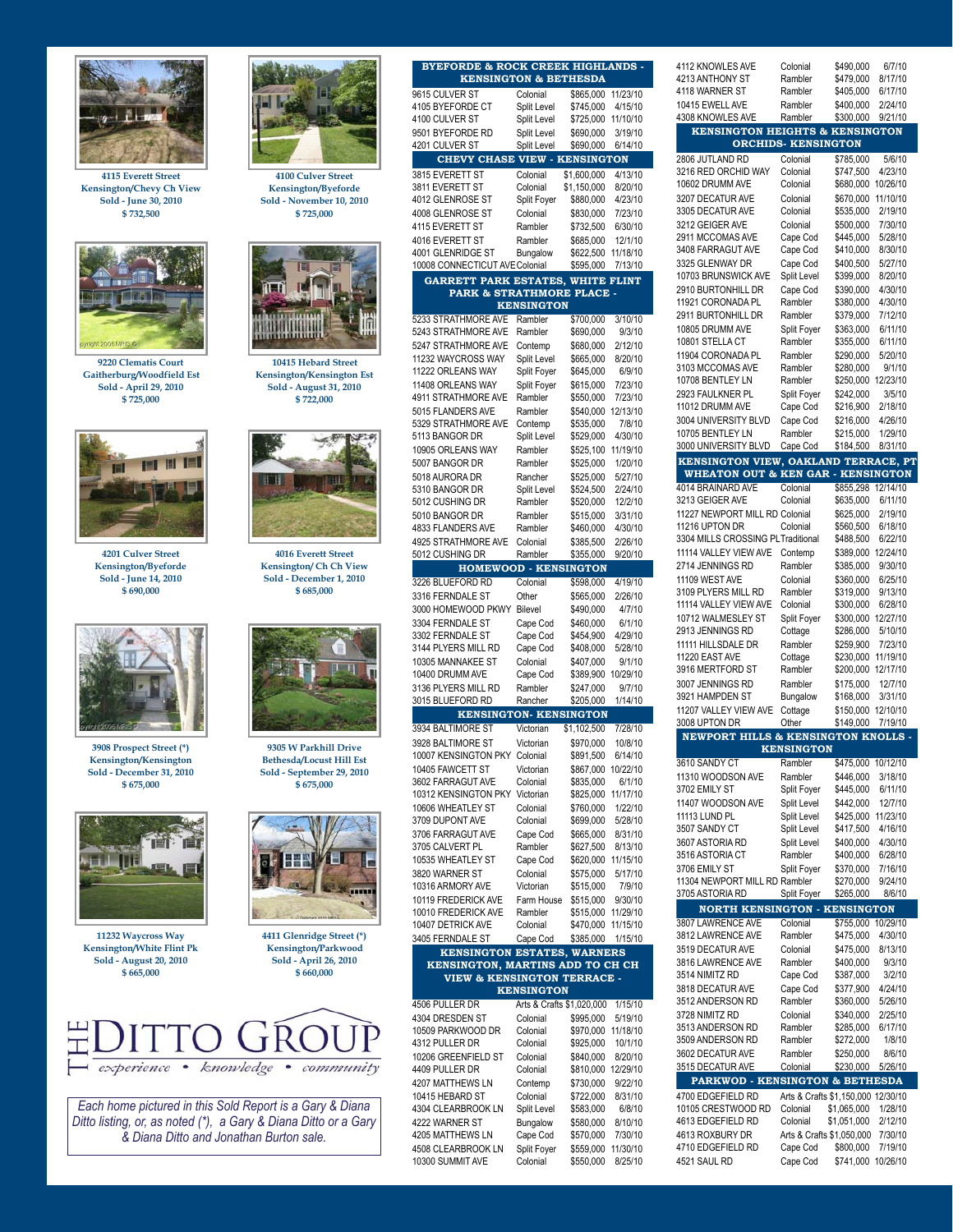

**11222 Orleans Way Kensington/White Flint Pk Sold - June 9, 2010 \$ 645,000**



**4222 Warner Street Kensington/Kensington Terr Sold - August 10, 2010 \$ 580,000**



**4508 Clearbrook Lane Kens/ Martins Add to CCV Sold - November 30, 2010 \$ 559,000**



**10010 Frederick Avenue Kensington/Kensington Sold - November 29, 2010 \$ 515,000**



**10101 Day Avenue Silver Spring/Cap View Park Sold - December 30, 2010 \$ 500,000**



**4808 Moorland Lane # 710 (\*) Bethesda/ The Christopher Sold - May 21, 2010 \$ 480,000**



**1498 Dunster Lane (\*) Potomac/Potomac Woods Sold - June 3, 2010 \$ 635,000**



**9304 Chanute Drive Bethesda/Parkview Sold - August 20, 2010 \$ 565,000**



**10112 Meadowneck Ct Silver Spring/Cap View Park Sold - June 4, 2010 \$ 535,000**



**10902 Kenilworth Avenue Garrett Park/Garrett Park Sold - November 30, 2010 \$ 500,000**



**2127 Clark Place Silver Spring/Belvedere Glen Sold - July 16, 2010 \$ 480,000**



**4213 Anthony Street Kensington/Kensington Est. Sold - August 17, 2010 \$ 479,000**

| 4604 SAUL RD                                    | Colonial                  | \$725,000              | 7/28/10              |
|-------------------------------------------------|---------------------------|------------------------|----------------------|
| 4708 EDGEFIELD RD                               | Cape Cod                  | \$725,000              | 7/30/10              |
| 9637 PARKWOOD DR                                | Cape Cod                  | \$700,000              | 5/21/10              |
| 4509 DELMONT LN                                 | Federal                   | \$667.500              | 6/17/10              |
| 4509 WOODFIELD RD<br>4411 GLENRIDGE ST          | Rancher                   | \$662,500              | 8/20/10              |
| 4514 ROXBURY DR                                 | Rambler<br>Cape Cod       | \$660,000<br>\$655.000 | 4/26/10<br>5/7/10    |
| 9909 THORNWOOD RD                               | Rambler                   | \$639,000              | 6/18/10              |
| 9914 THORNWOOD RD                               | Rambler                   | \$639,000              | 6/24/10              |
| 4535 EVERETT ST                                 | Rambler                   | \$635,000              | 10/15/10             |
| 10116 PARKWOOD DR                               | Rambler                   | \$630,000              | 3/5/10               |
| 4509 ROXBURY DR                                 | Cape Cod                  | \$623,000              | 2/26/10              |
| 4712 EDGEFIELD RD                               | Cape Cod                  | \$619,000              | 4/20/10              |
| 10108 THORNWOOD RD                              | Cape Cod                  | \$585,000              | 10/14/10             |
| 4618 WOODFIELD RD                               | Rambler                   | \$585,000              | 2/1/10               |
| 9806 PARKWOOD DR<br>10201 OLDFIELD DR           | Rambler<br>Cape Cod       | \$575,100<br>\$564,000 | 3/12/10<br>8/20/10   |
| 4617 ROXBURY DR                                 | Rambler                   | \$555,000              | 10/29/10             |
| 4707 SAUL RD                                    | Rambler                   | \$550,000              | 7/29/10              |
| 4523 EVERETT ST                                 | Cape Cod                  | \$540,000              | 11/3/10              |
| 10006 THORNWOOD RD                              | Cape Cod                  | \$527,000              | 8/17/10              |
| 10007 CRESTWOOD RD                              | Rambler                   | \$500,000              | 11/22/10             |
| 10107 THORNWOOD RD                              | Rambler                   | \$485,000              | 6/28/10              |
| 10208 PARKWOOD DR                               | Cape Cod                  | \$445,000              | 12/10/10             |
| ROCK CREEK HILLS & LARCHMONT                    | <b>KNOLLS- KENSINGTON</b> |                        |                      |
| 9921 LA DUKE DR                                 | Colonial                  | \$975,000              | 3/8/10               |
| 9506 STANHOPE RD                                | Colonial                  | \$902,500              | 8/13/10              |
| 3538 RAYMOOR RD                                 | Contemp                   | \$890.000              | 7/12/10              |
| 3712 CALVEND LN                                 | Colonial                  | \$850,000              | 5/14/10              |
| 9611 HILLRIDGE DR                               | Rambler                   | \$829.000              | 5/28/10              |
| 9600 BARROLL LN                                 | Colonial                  | \$805,750              | 4/29/10              |
| 9709 HILLRIDGE DR                               | Rambler                   | \$800,250              | 6/23/10              |
| 9624 HAWICK LN                                  | Rambler                   | \$800,000              | 4/15/10              |
| 9708 HILLRIDGE DR                               | Colonial                  | \$799,900              | 5/4/10               |
| 9816 KENSINGTON PKWY Rambler<br>9913 LA DUKE DR | Colonial                  | \$788,500<br>\$770,000 | 12/23/10<br>10/15/10 |
| 3518 RAYMOOR RD                                 | Rambler                   | \$770,000              | 11/22/10             |
| 3405 BEXHILL PL                                 | Rambler                   | \$755,000              | 8/27/10              |
| 3203 KENT ST                                    | Colonial                  | \$750,000              | 5/27/10              |
| 9809 BEXHILL DR                                 | Rambler                   | \$700,000              | 8/17/10              |
| 9605 HILLRIDGE DR                               | Rambler                   | \$652,000              | 7/9/10               |
|                                                 |                           |                        |                      |
| 9808 CAMPBELL DR                                | Colonial                  | \$639,999              | 4/15/10              |
| 9831 CAMPBELL DR                                | Colonial                  | \$555,000              | 7/12/10              |
| <b>ROCK CREEK PALISADES-</b>                    |                           | <b>KENSINGTON</b>      |                      |
| 3900 DECATUR AVE                                | Cape Cod                  | \$531,000              | 6/22/10              |
| 4006 HALSEY CT                                  | Colonial<br>Colonial      | \$525,000              | 4/15/10              |
| 1 SIMMS CT<br>3821 DENFELD AVE                  | Rambler                   | \$489,000<br>\$479,500 | 4/30/10<br>7/27/10   |
| 4108 DECATUR AVE                                | Bungalow                  | \$476,000              | 5/14/10              |
| 4007 BYRD RD                                    | Rambler                   | \$459,000              | 7/12/10              |
| 4018 WEXFORD DR                                 | Rambler                   | \$450.000              | 11/10/10             |
| 4007 LAWRENCE AVE                               | Colonial                  | \$449,000              | 8/16/10              |
| 11219 MITSCHER ST                               | Split Level               | \$432,000              | 5/5/10               |
| 11103 MITSCHER ST                               | Contemp                   | \$430,000              | 10/8/10              |
| 11120 WOODSON AVE                               | Split Level               | \$429,000              | 9/27/10              |
| 4014 SPRUELL DR<br>4002 DENFELD AVE             | Cape Cod<br>Rambler       | \$400,000<br>\$400,000 | 6/11/10<br>12/2/10   |
| 4109 DENFELD AVE                                | Colonial                  | \$389,900              | 9/3/10               |
| 4109 MITSCHER CT                                | Cape Cod                  | \$385,000              | 11/30/10             |
| 11405 CAM CT                                    | Split Level               | \$375,000              | 11/5/10              |
| 3814 DENFELD AVE                                | Split Level               | \$373,000              | 2/19/10              |
| 3905 SPRUELL CT                                 | Rambler                   | \$369,000              | 9/24/10              |
| 3908 SPRUELL CT                                 | Rambler                   | \$360,000              | 7/2/10               |
| 4023 WEXFORD DR                                 | Contemp<br>Rambler        | \$359,000              | 11/19/10             |
| 4002 DECATUR AVE<br>3923 DECATUR AVE            | Rambler                   | \$295,000<br>\$283,000 | 1/19/10<br>4/21/10   |
| 4125 DENFELD AVE                                | Rambler                   | \$150,000              | 3/8/10               |
| MCKENNY HILLS & CARROLL KNOLLS -                |                           |                        |                      |
|                                                 | <b>SILVER SPRING</b>      |                        |                      |
| 2400 HILDAROSE DR                               | Colonial                  | \$670,000              | 6/30/10              |
| 10011 GARDINER AVE                              | Colonial                  | \$555,000              | 2/18/10              |
| 2207 DEXTER AVE                                 | Cape Cod                  | \$430,000              | 12/14/10             |
| 2311 HILDAROSE DR                               | Colonial                  | \$407,000              | 10/6/10              |
| 2509 HAYDEN DR<br>10211 HAYWOOD DR              | Split Level<br>Rambler    | \$405,000<br>\$393,000 | 5/27/10<br>4/19/10   |
| 10207 DUVAWN PL                                 | Rambler                   | \$384,500              | 9/20/10              |
| 10209 BRUNSWICK AVE                             | Rambler                   | \$375,000              | 8/31/10              |
| 2409 CHURCHILL RD                               | Colonial                  | \$373,000              | 6/17/10              |
| 2300 ECCLESTON ST                               | Rambler                   | \$369,000              | 5/5/10               |
| 2425 EVANS DR                                   | Rambler                   | \$359,500              | 2/16/10              |
| 2423 ECCLESTON ST                               | Cape Cod                  | \$345,000              | 6/4/10               |
| 2402 DEXTER AVE<br>10116 MCKENNEY AVE           | Colonial<br>Cape Cod      | \$333,000<br>\$318,000 | 11/29/10<br>5/17/10  |

| 2420 HOMESTEAD DR                           | Rambler         | \$315,000            | 10/15/10 |
|---------------------------------------------|-----------------|----------------------|----------|
|                                             | Rambler         |                      |          |
| 10202 BRUNSWICK AVE                         |                 | \$310,000            | 9/15/10  |
| 10315 DOUGLAS AVE                           | Rambler         | \$310,000            | 6/23/10  |
| 10207 BRUNSWICK AVE                         | Rambler         | \$307,500            | 7/23/10  |
| 10202 BRUNSWICK AVE                         | Rambler         | \$302,000            | 9/15/10  |
|                                             |                 |                      |          |
| 10210 GARDINER AVE                          | Rambler         | \$301,000            | 7/16/10  |
| 10205 BRUNSWICK AVE                         | Rambler         | \$295,000            | 10/4/10  |
| 10305 HAYWOOD DR                            | Rambler         | \$285,000            | 8/20/10  |
| 2109 DEXTER AVE                             | Rambler         | \$275,000            | 5/20/10  |
|                                             |                 |                      |          |
| 2403 EVANS DR                               | Rambler         | \$270,000            | 7/27/10  |
| 2402 EVANS DR                               | Rambler         | \$265,000            | 12/15/10 |
| 2308 ECCLESTON ST                           | Rambler         | \$262,500            | 8/27/10  |
| 2407 CHURCHILL RD                           | Colonial        | \$260,000            | 9/21/10  |
|                                             |                 |                      |          |
| 2602 DENNIS AVE                             | <b>Bilevel</b>  | \$258,000            | 12/16/10 |
| 2213 DARROW ST                              | Rambler         | \$255,000            | 10/22/10 |
| 2707 FINCH ST                               | Rambler         | \$250,000            | 9/16/10  |
| 10206 GEORGIA AVE                           | Rambler         | \$250,000            | 7/15/10  |
|                                             |                 |                      |          |
| 10207 DUVAWN PL                             | Rambler         | \$237,500            | 3/5/10   |
| 2416 DENNIS AVE                             | Rambler         | \$225,000            | 4/20/10  |
| <b>CAPITOL VIEW PARK - SILVER SPRING</b>    |                 |                      |          |
|                                             |                 |                      |          |
| 10124 MEADOWNECK CT Colonial                |                 | \$600,000            | 7/30/10  |
| 10217 MENLO AVE                             | Cape Cod        | \$570,000            | 8/18/10  |
| 10103 DAY AVE                               | Colonial        | \$562.500            | 4/10/10  |
|                                             |                 |                      |          |
| 10112 MEADOWNECK CT Colonial                |                 | \$535,000            | 6/4/10   |
| 10101 DAY AVE                               | Colonial        | \$500,000            | 12/30/10 |
| 10018 PRATT PL                              | Cape Cod        | \$455,000            | 5/14/10  |
| 3112 LEE ST                                 | Cape Cod        | \$400,000            | 6/18/10  |
|                                             |                 |                      |          |
| 9723 CAPITOL VIEW AVE                       | <b>Bilevel</b>  | \$350,000            | 10/12/10 |
| 10211 CAPITOL VIEW AVE Rambler              |                 | \$330,000            | 12/27/10 |
| 9900 CAPITOL VIEW AVE                       | Rambler         | \$315,000            | 3/31/10  |
| 10113 DAY AVE                               | Split Foyer     | \$310,000            | 8/30/10  |
|                                             |                 |                      |          |
| 10214 DAY AVE                               | Rambler         | \$287,500            | 4/29/10  |
| 10222 MEREDITH AVE                          | Rambler         | \$255,000            | 3/25/10  |
| 9902 CAPITOL VIEW AVE                       | <b>Bungalow</b> | \$255,000            | 2/12/10  |
| 10208 MEREDITH AVE                          |                 |                      |          |
|                                             | Rambler         | \$238,000            | 8/20/10  |
| 10211 CAPITOL VIEW AVE Bungalow             |                 | \$225,000            | 7/13/10  |
| <b>LOCUST HILL ESTATES &amp; PARKVIEW -</b> |                 |                      |          |
|                                             | <b>BETHESDA</b> |                      |          |
|                                             |                 |                      |          |
| 9305 WEST PARKHILL DR Cape Cod              |                 | \$675,000            | 9/29/10  |
| 4503 AVAMERE                                | Rancher         | \$675,000            | 2/26/10  |
| 4511 GRETNA ST                              | Split Level     | \$649,000            | 9/21/10  |
| 4704 BROAD BROOK DR                         |                 |                      |          |
|                                             | Colonial        |                      |          |
|                                             |                 | \$630,000            | 4/23/10  |
| 9105 CHANUTE DR                             | Split Level     | \$610,000            | 7/16/10  |
|                                             |                 |                      |          |
| 9404 LOCUST HILL RD                         | Cape Cod        | \$590,000            | 1/8/10   |
| 9304 CHANUTE DR                             | Split Level     | \$565,000            | 8/20/10  |
| 9323 CEDAR LN                               | Rambler         | \$495,000            | 7/7/10   |
|                                             |                 |                      |          |
| <u>NORTH CH CH-KENILWORTH, SPRINGHILL,</u>  |                 |                      |          |
| PARKCREST, ROCK CREEK KNOLLS,               |                 |                      |          |
| <b>ROLLING HILLS - CHEVY CHASE</b>          |                 |                      |          |
| 5810 CONNECTICUT AVE Villa                  |                 | \$2,000,000          | 6/29/10  |
| 5500 MONTGOMERY ST                          | Colonial        | \$1,695,000          | 8/13/10  |
|                                             |                 |                      |          |
| 9216 LEVELLE DR                             | Colonial        | \$1,450,000          | 6/25/10  |
| 3809 MONTROSE DRWY                          | Colonial        | \$1,400,000 04/14/10 |          |
| 9211 LEVELLE DR                             | Contemp         | \$1,375,000          | 11/19/10 |
| 3500 INVERNESS DR                           | Colonial        | \$1,190,000          | 11/3/10  |
|                                             |                 |                      |          |
| 3201 FL MEADOW TER                          | Colonial        | \$1,132,500          | 12/23/10 |
| 8903 MONTGOMERY AVE                         | Colonial        | \$1,100,000          | 7/26/10  |
| 5513 MONTGOMERY ST                          | Colonial        | \$1,075,000          | 6/21/10  |
| <b>6 SPRING HILL CT</b>                     | Contemp         | \$1,050,000          | 10/20/10 |
|                                             |                 |                      |          |
| 3211 COQUELIN TER                           | Colonial        | \$941.000            | 07/20/10 |
| 9000 JONES MILL RD                          | Colonial        | \$897,500            | 11/30/10 |
| 6707 CONNECTICUT AVE                        | Tudor           | \$875,000            | 10/8/10  |
| 7705 CONNECTICUT AVE                        | Contemp         | \$830,000            | 2/26/10  |
|                                             |                 |                      |          |
| 8903 CLIFFORD AVE                           | Colonial        | \$820,000            | 5/20/10  |
| 9105 LEVELLE DR                             | Rambler         | \$787.000            | 12/20/10 |
| 3503 DUNDEE DRWY                            | Split Level     | \$770,000            | 10/29/10 |
| 3214 COQUELIN TER                           | Colonial        |                      | 06/15/10 |
|                                             |                 | \$770,000            |          |
| 3503 DUNDEE DRWY                            | Split Level     | \$770,000            | 10/29/10 |
| 8900 MCGREGOR DR                            | Split Level     | \$751,219            | 5/21/10  |
| 3210 COQUELIN TER                           | Colonial        | \$747,000 06/02/10   |          |
|                                             |                 |                      |          |
| 7300 CONNECTICUT AVE                        | Colonial        | \$700,000            | 5/13/10  |
| 9010 KENSINGTON PKWY Split Level            |                 | \$695,000            | 6/24/10  |
| 8700 BRIERLY CT                             | Cape Cod        | \$695,000 05/05/10   |          |
| 7616 CONNECTICUT AVE Colonial               |                 | \$687,500            | 6/23/10  |
|                                             |                 |                      |          |
| 3507 HUTCH PL                               | Colonial        | \$665,000 09/29/10   |          |
| 3405 KENILWORTH DRWY Split Level            |                 | \$659,000            | 8/12/10  |
| 9213 KENSINGTON PKWY Colonial               |                 | \$640,000            | 3/18/10  |
|                                             |                 |                      |          |
| 3603 STEWART DRWY                           | Colonial        | \$637,200            | 5/25/10  |
| 8724 SUSANNA LN                             | <b>Bilevel</b>  | \$610,000 04/26/10   |          |
| 3409 INVERNESS DR                           | Rambler         | \$599,000            | 12/21/10 |
| 3203 WOODHOLLOW DR                          |                 | \$595,000            | 3/17/10  |
|                                             | Split Level     |                      |          |
| 8604 JONES MILL RD                          | Rambler         | \$585,000            | 05/11/10 |
| 3317 COQUELIN TER                           | Rambler         | \$525,000            | 04/26/10 |
| 8809 CLIFFORD AVE                           | <b>Bilevel</b>  | \$523,500            | 11/22/10 |